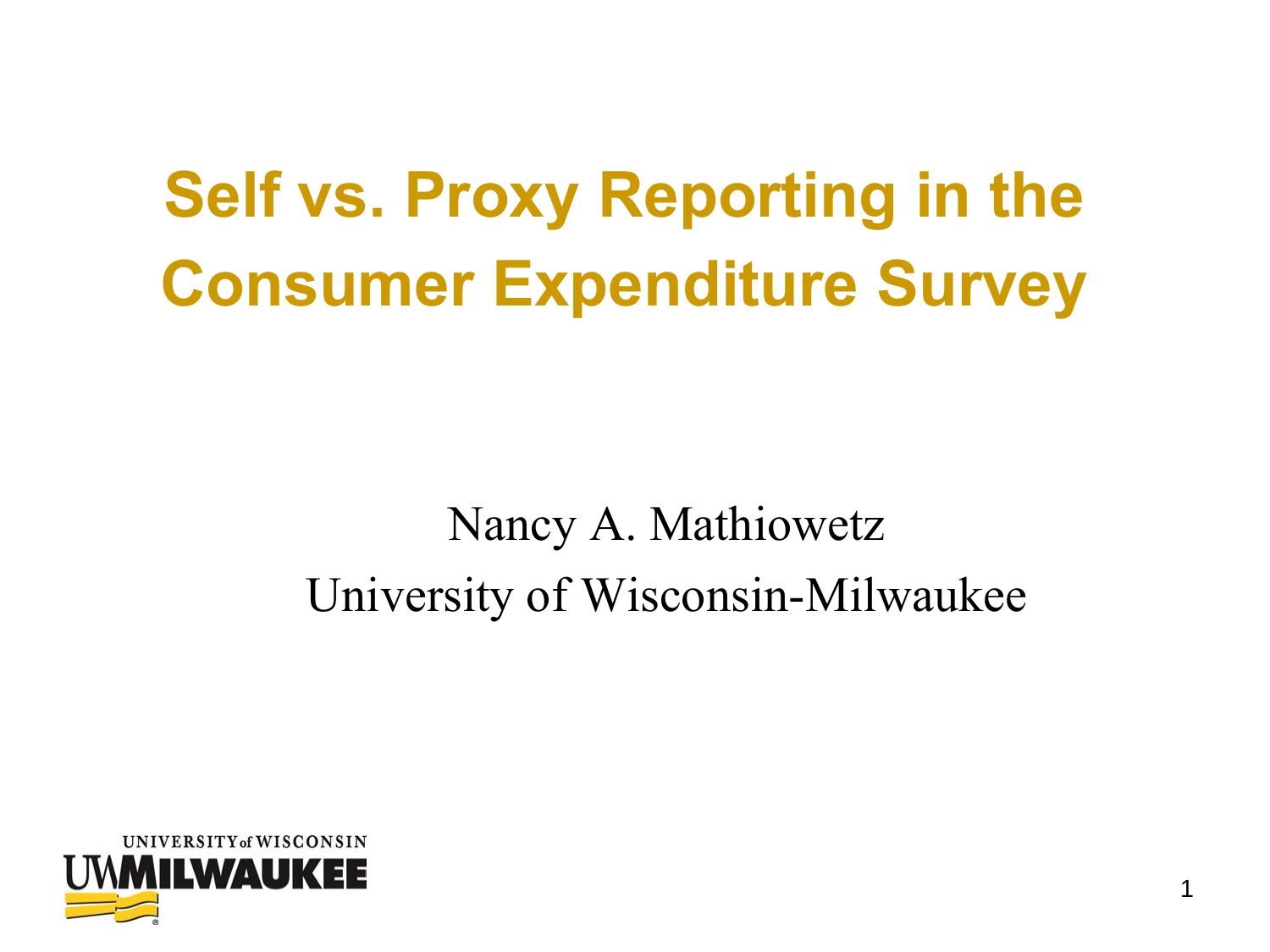# **Framing the discussion**

- Nature of the Survey Instrument Frames the Research Questions
	- Consumer Expenditure Interview Survey
		- Retrospective Recall
			- How to minimize response error related to long term recall?
	- Consumer Expenditure Diary
		- Completion
			- How to maximize participation by all members of the CU?
- With analytic unit (CU) in mind

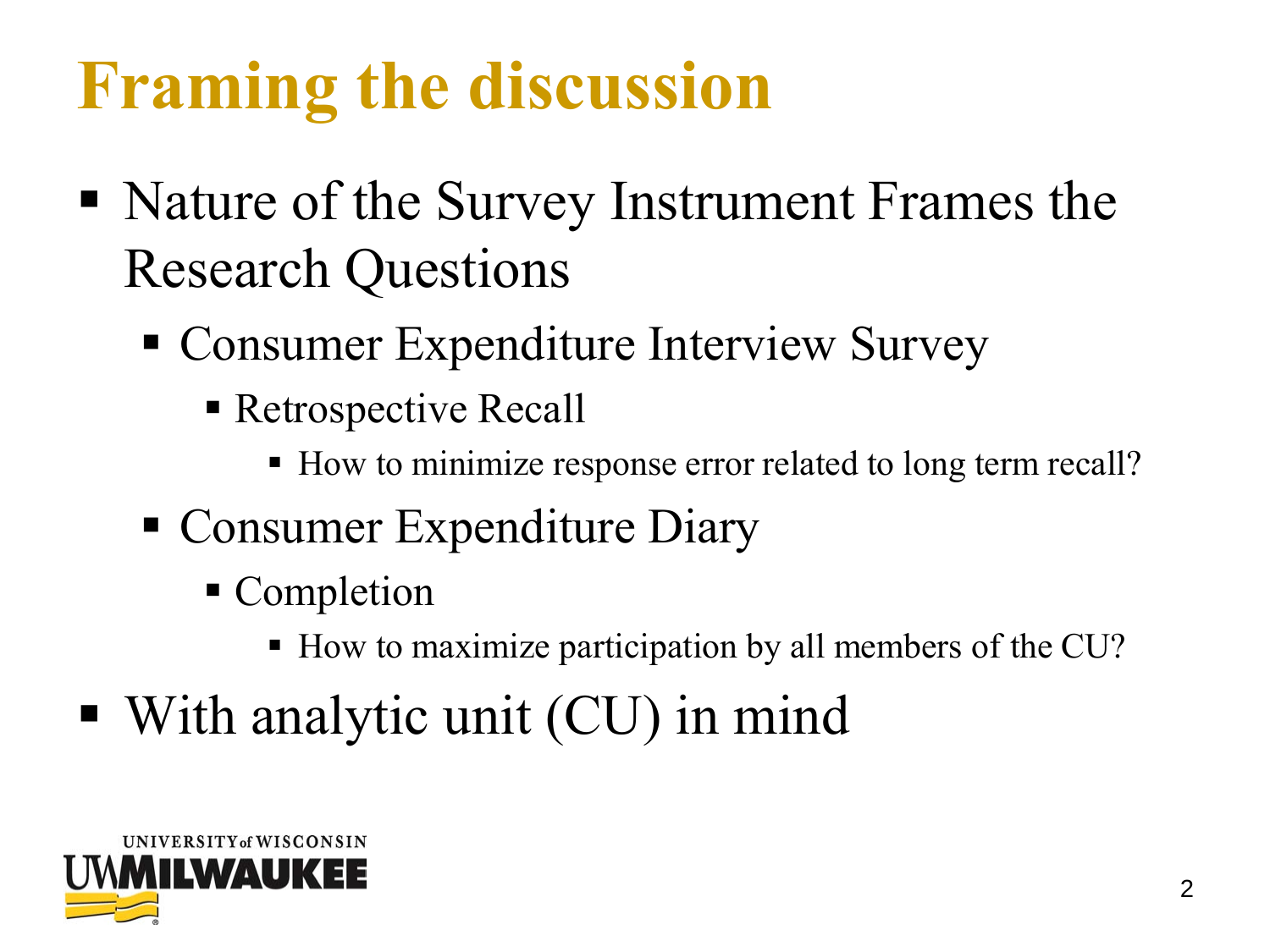#### **Note……**

#### We know little with respect to the quality of both self and proxy-based reports for the CE, so research aimed at reducing bias associated with proxybased reports should not ignore the onerous task facing the self-reporter.

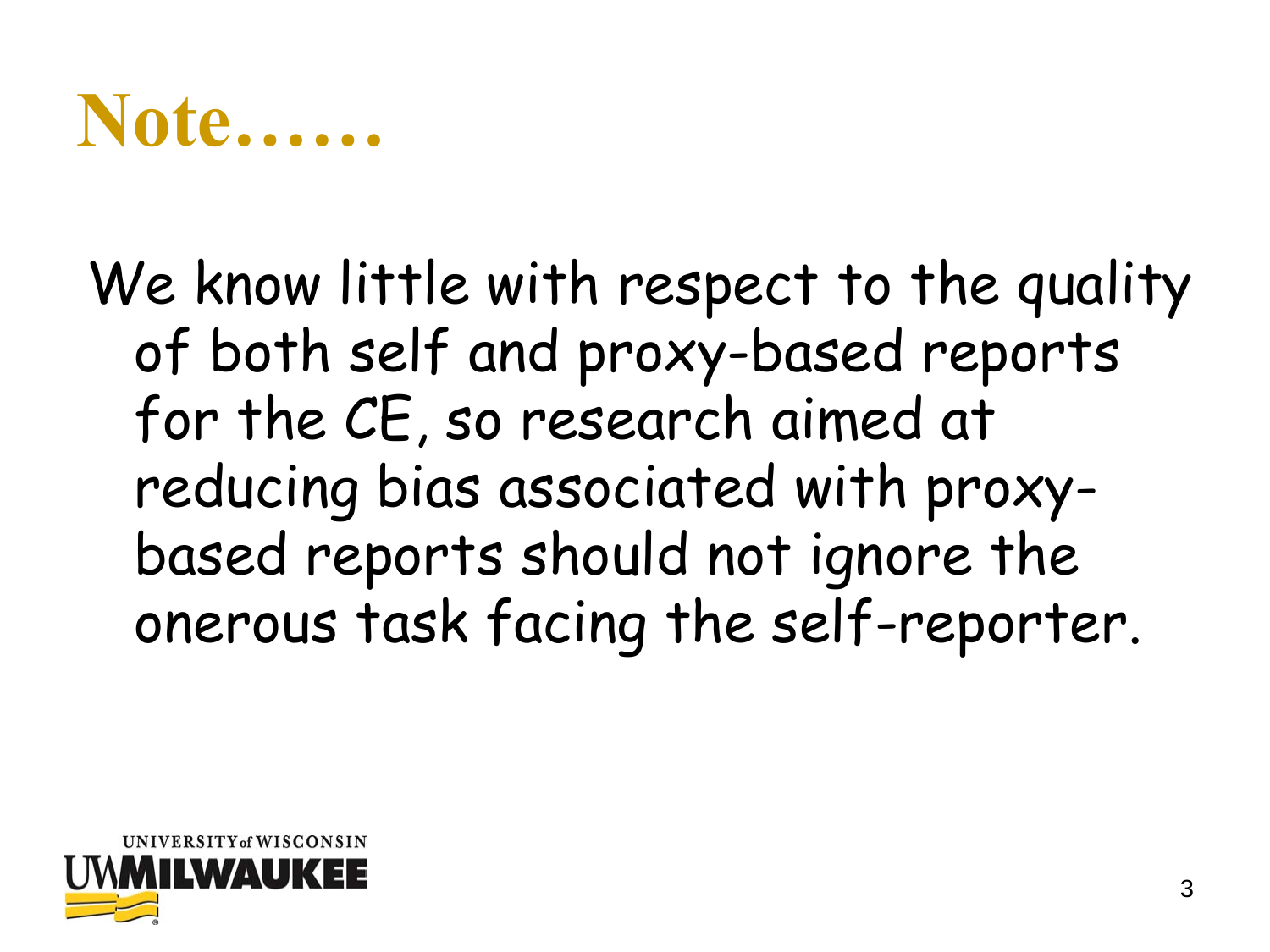#### **Literature…….**

- Moore: little support for the notion that self response generally better than quality of proxy reports
	- Exception: Turner's study of crime
- Alwin: Lower reliability for proxy reports
	- education, occupation, hours work
- CE Focus
	- Intra-Household Communication Study
		- Self proxy agreement: 63% of the time
		- Self response: more purchases and higher dollar amounts
	- **JPSM Teen-Parent Study** 
		- 24 hour period: 85% agreement rate
		- Mean underreporting dollar amount: \$6.75

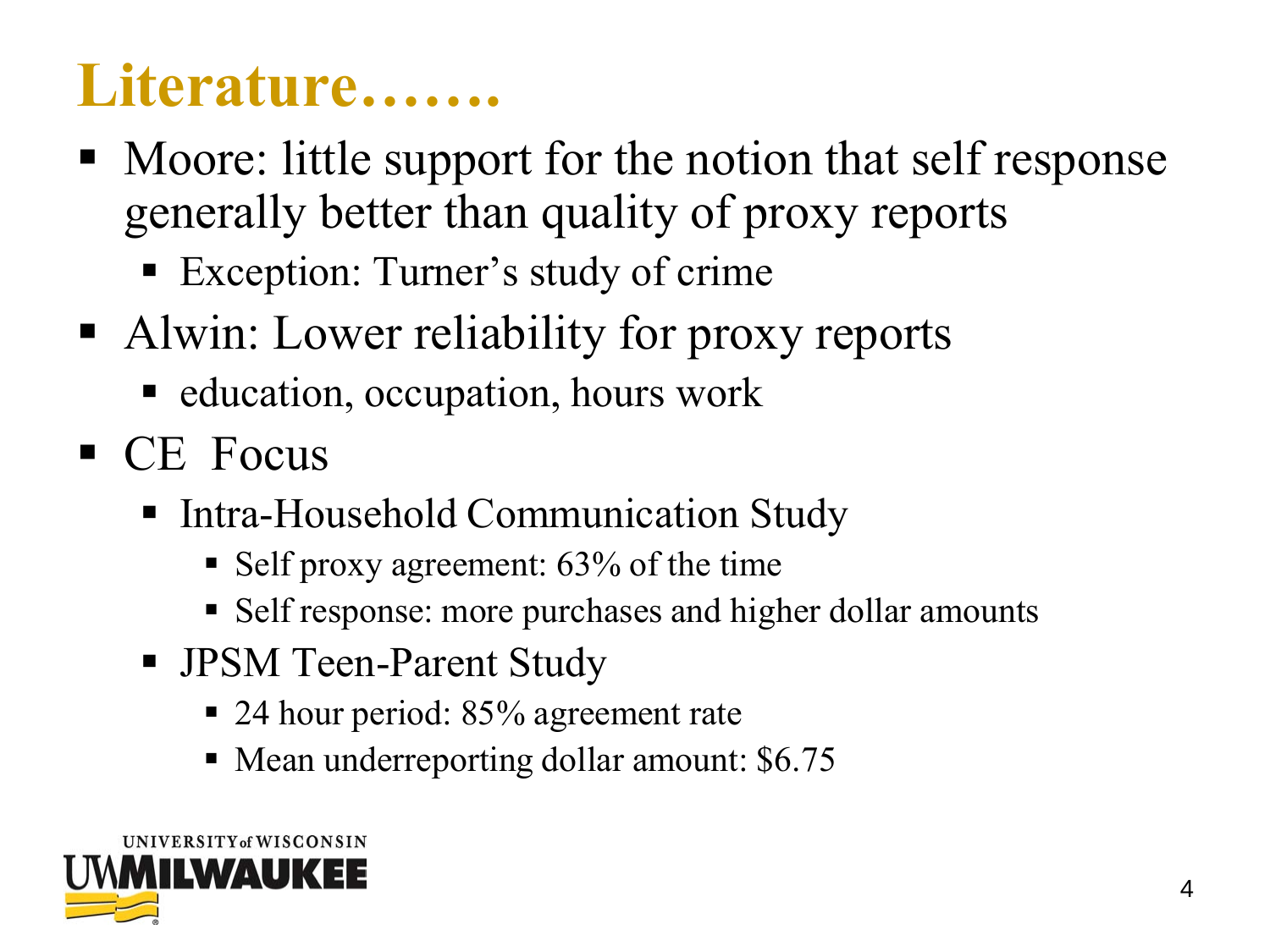# **CEI: Cognitive Processing Perspective**

- Knowledge/Encoding
	- To what extent does the respondent/recorder have knowledge of the expenditure?
- Retrieval
	- To what extent can the respondent/recorder retrieve the expenditure?
- Reporting
	- To what extent is the respondent/recorder willing to report the expenditure?

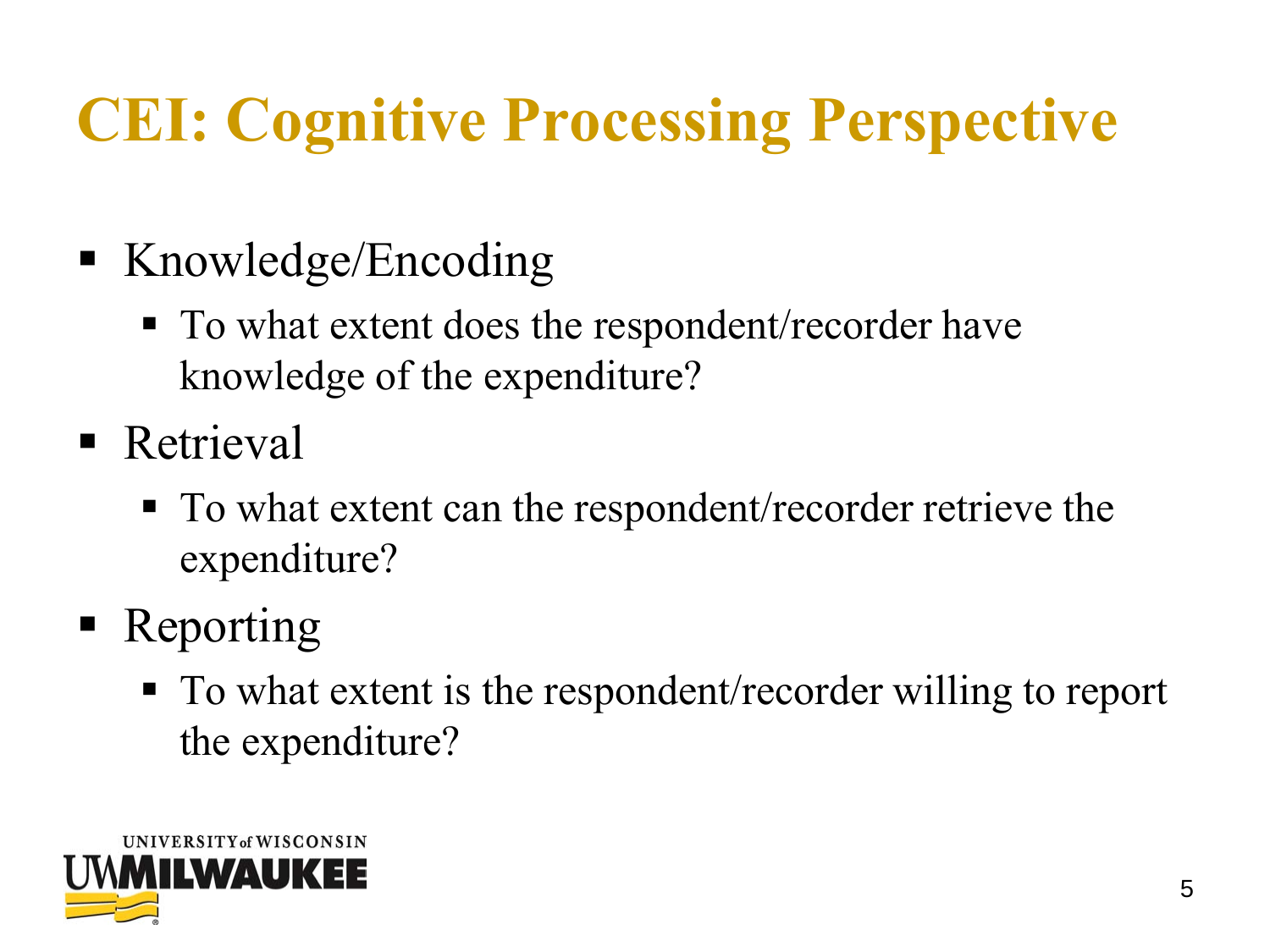# **Focus on improving proxy reporting……**

- Understand under what conditions proxy reports are more consistent with self
	- Acquisition of the knowledge, richness of the encoded material
	- Relationship between self and proxy
	- Salient vs. mundane purchases; routine or rare occurrences
- Focus on question wording to improve retrieval strategies
	- **Episodic vs. Estimation strategies**



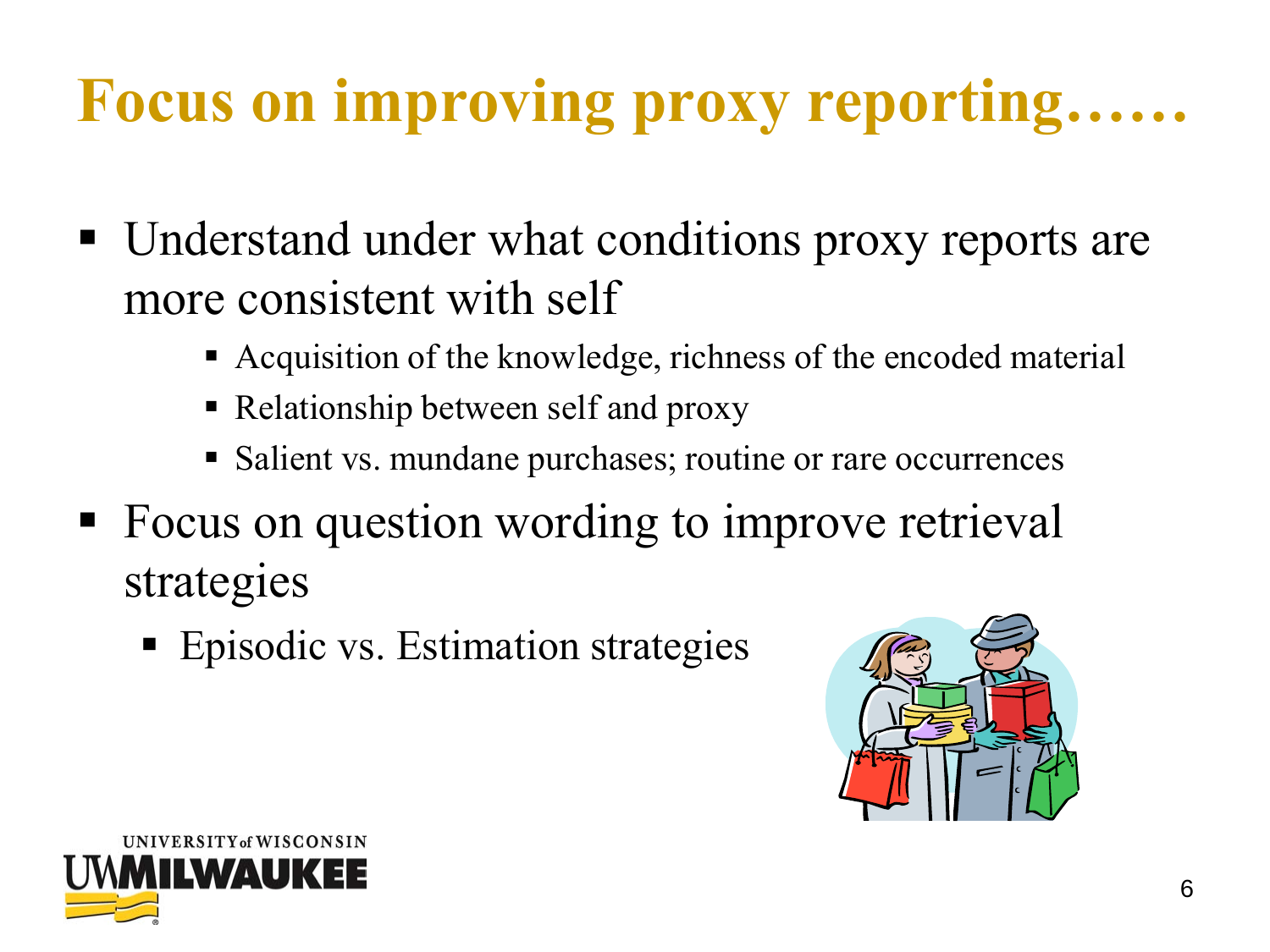# **..or focus on improving overall quality?**

- Expand the use of records
	- Usual and expected expenditures
		- Utility bills, mortgages/rent
		- Receipts
- Take advantage of longitudinal nature of CEI
	- Redesign of information book?
	- Inter-interview outreach
	- IVR "tagging" periodically throughout the 3 month period
- Incorporate Technology
	- **Barcode readers**
	- Smartphone Applications

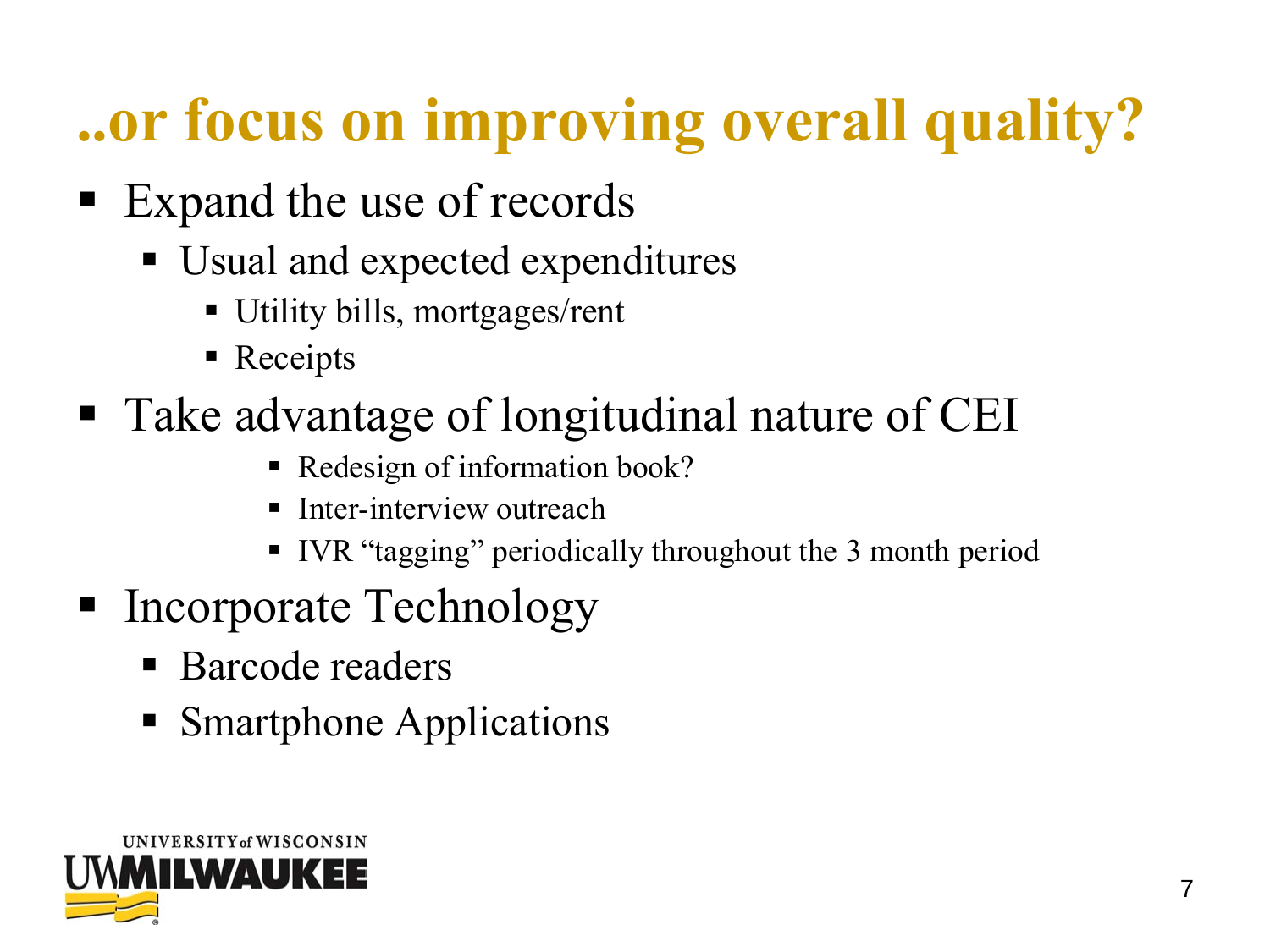## **Diary…**

- Multiple respondents per HH
	- Grootaert (1986)
		- Impact on personal item expenditures
		- Not necessary to get complete participation to be effective
	- Arbitron Radio Diary
	- BLS field study
		- Increase in the number of expenditure items
		- **Increased dollar value of items**
		- Lower RR; increased number of trips per complete

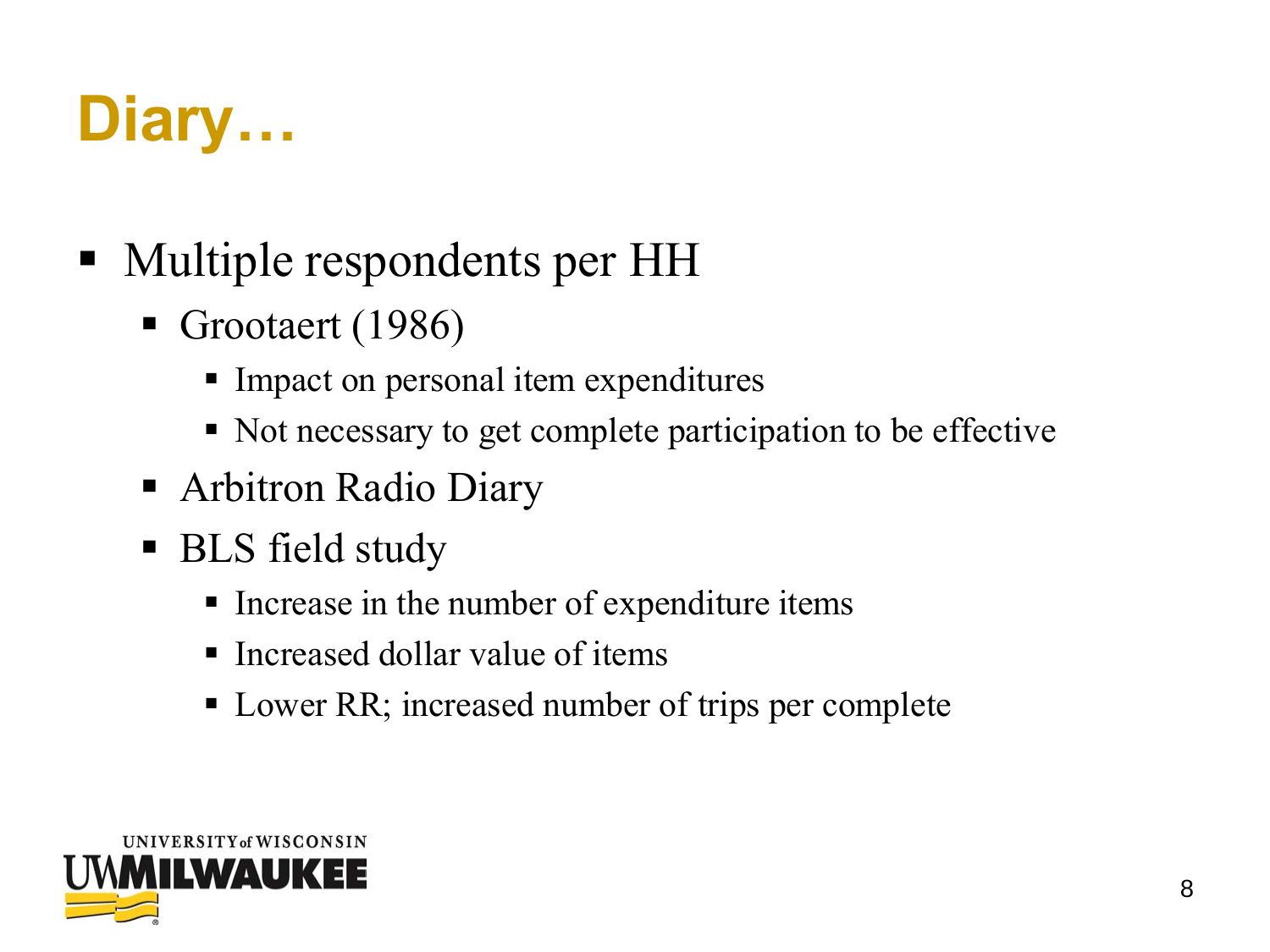# **Different problem, similar solution**

- Expand the use of records
	- Grocery store receipts, restaurant, convenience stores
- Incorporate Technology
	- **Barcode readers**
	- Smartphone Applications



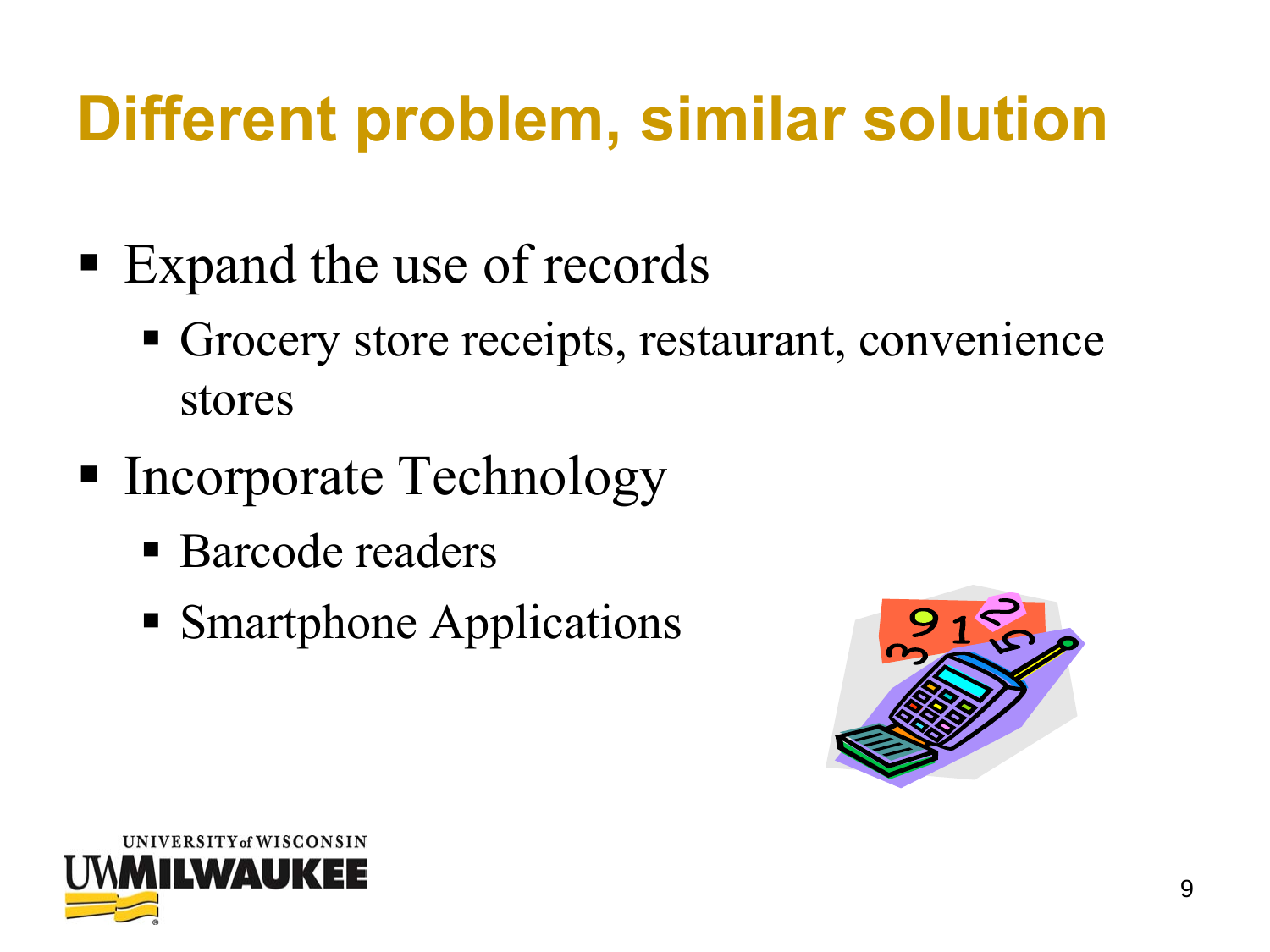#### **Solutions demand full understanding of the problem**

- **CEI: how effective is the bounding interview?**
	- $\blacksquare$  To what extent do respondents understand that the use of records would reduce the burden?
- **CEI: what retrieval strategies do respondents use?**
	- Example: CEI as source of expenditures for gasoline
- **CED: what do we know about the communication of the diary to others in the CU?**
	- What reminders exist to help encourage reporting?
	- To what extent do interviewers stress the need for full participation?
- **CED: are there privacy issues within CU that suppresses reporting?**

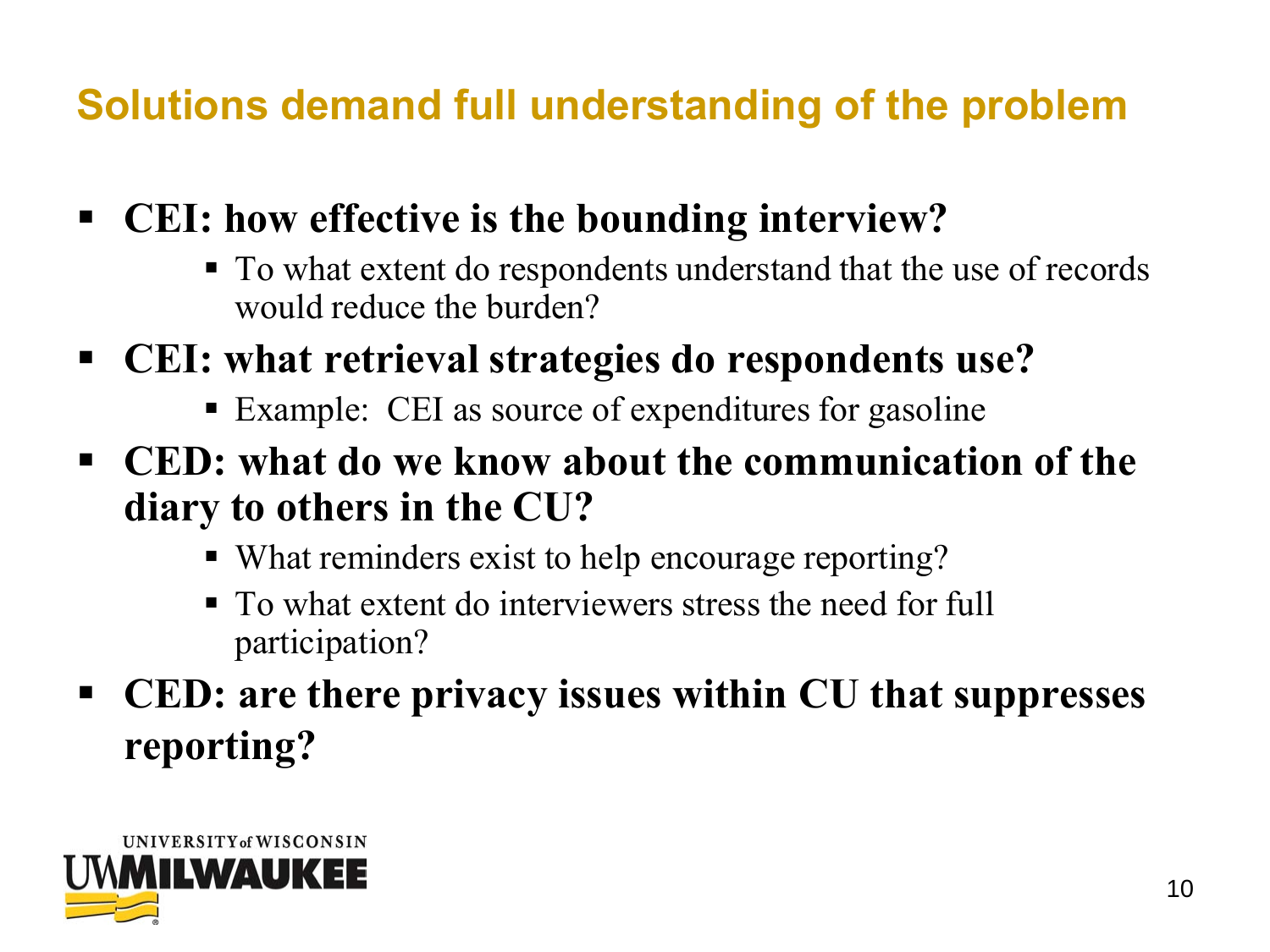#### **Cost:Error Tradeoff**

- Presumptive Nature of Tradeoff Questions
	- Poorer quality data for proxy
		- Compared to benchmarks, CE underestimates expenditures. But is this a proxy problem? What do we know about CE quality for self reports?
	- Lower Response Rates
		- Nonreponse bias, not rates
		- Full participation may not be the key to improvement
	- Higher Costs
		- Only if implementing the same approach to field operations

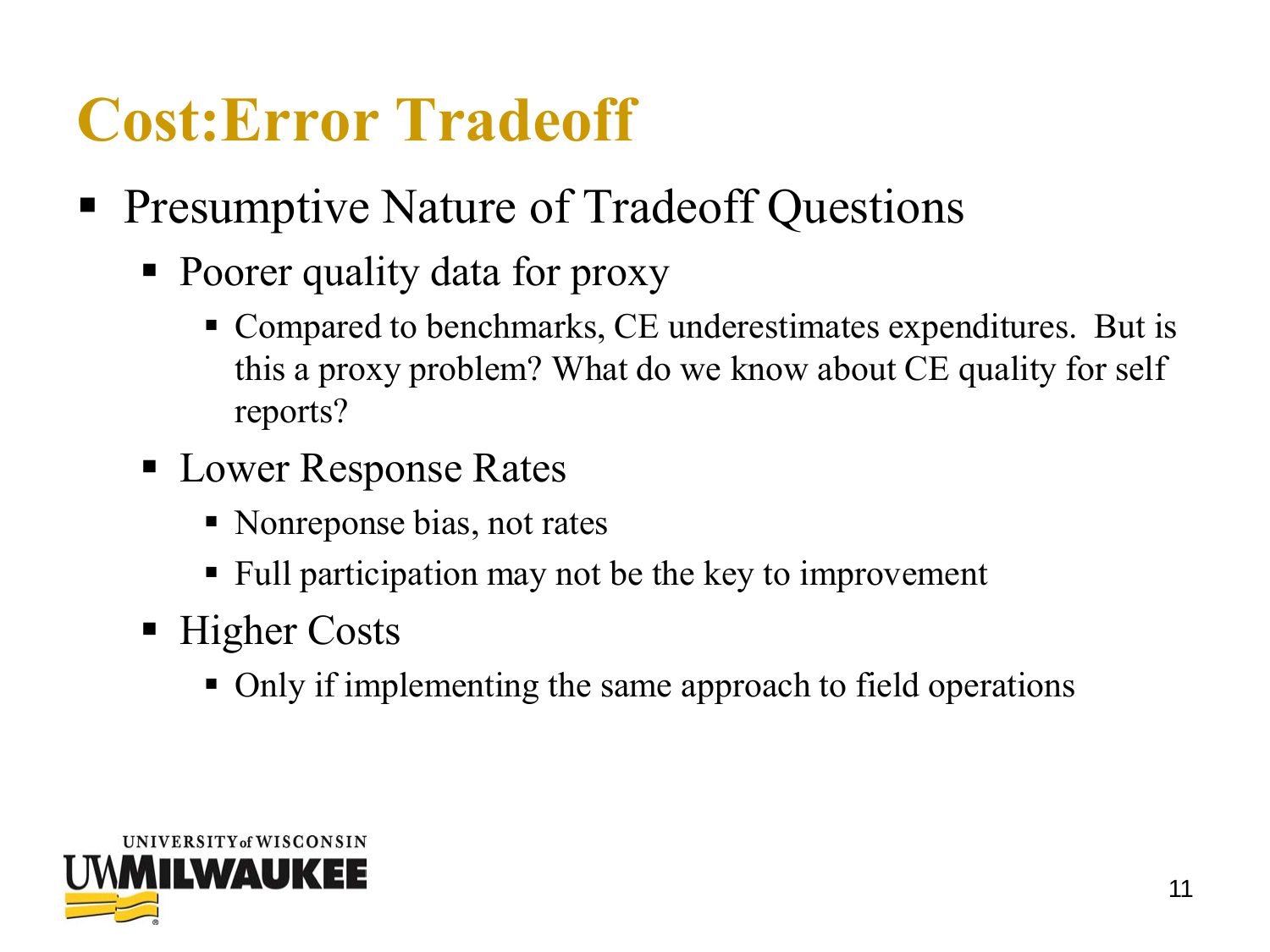#### **Burden: Redefine the task**

- Examine source of expenditure for CPI and focus efforts within each instrument
	- Reduce Redundancies
		- "all other products, services, and expenses"
	- Divide and conquer: focus diary on "personal" expenditures/those for which diary provides input for the CPI and the CEI on household-level
		- $\blacksquare$  CED: Food, personal care products & services, prescription and non-prescription drugs, housekeeping supplies, clothing
		- **Grootaert findings**

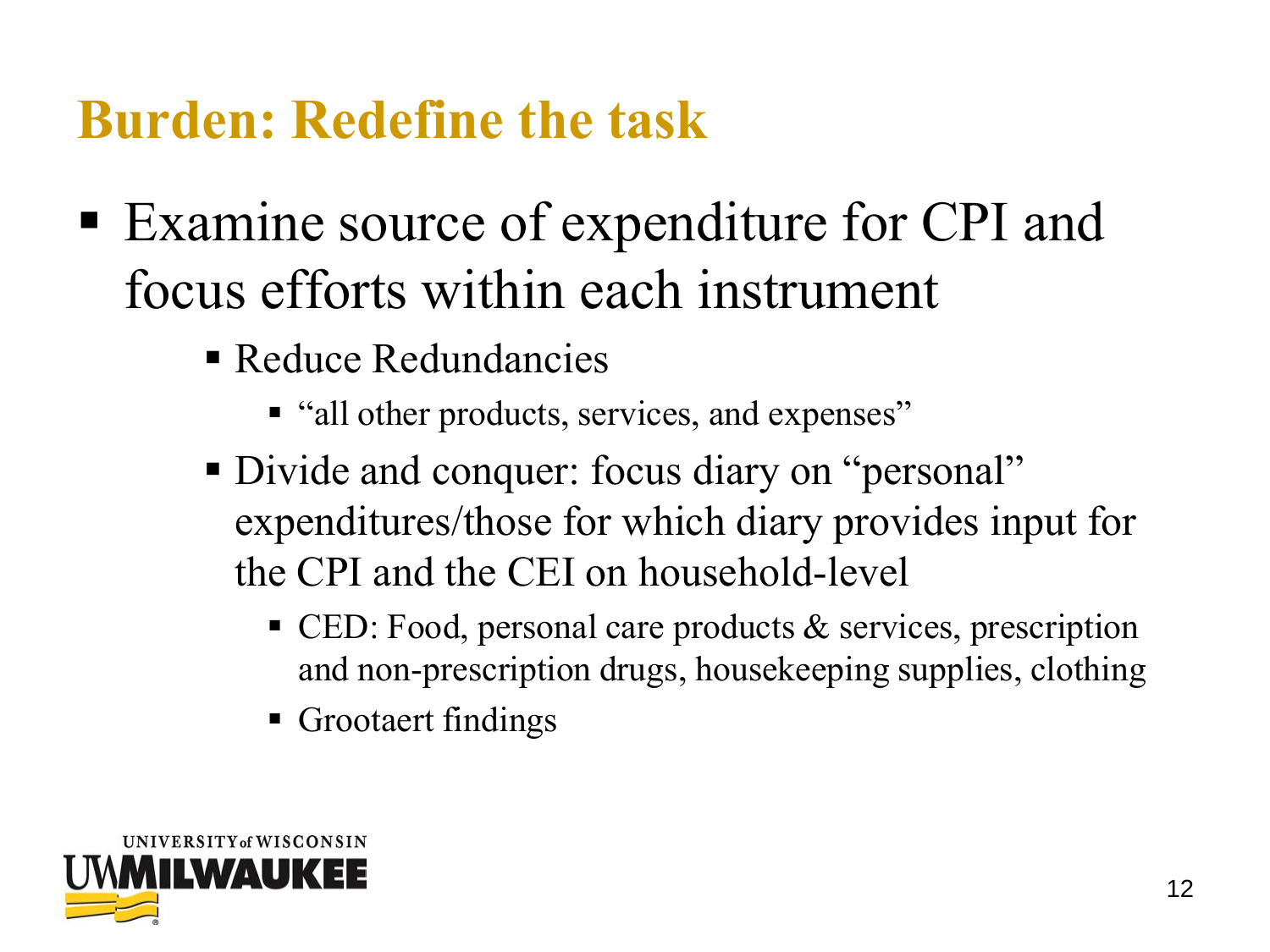#### **Before making changes in the design, consider……**

- Conducting a series of ethnographic and/or observational studies to gather further information about the response process for self and proxy reports.
- **Designing studies so as to assess measurement error for both** self and proxy reports.
	- Example: partner with Nielson and use their Homescan data as a validation source.
- Expanding the 2006 experimental study of the individual CED.
	- Reduce redundancies between CU level CED and individual diaries.
	- Include non-response follow-up study to address the tradeoff between increased participation and changes in response rates

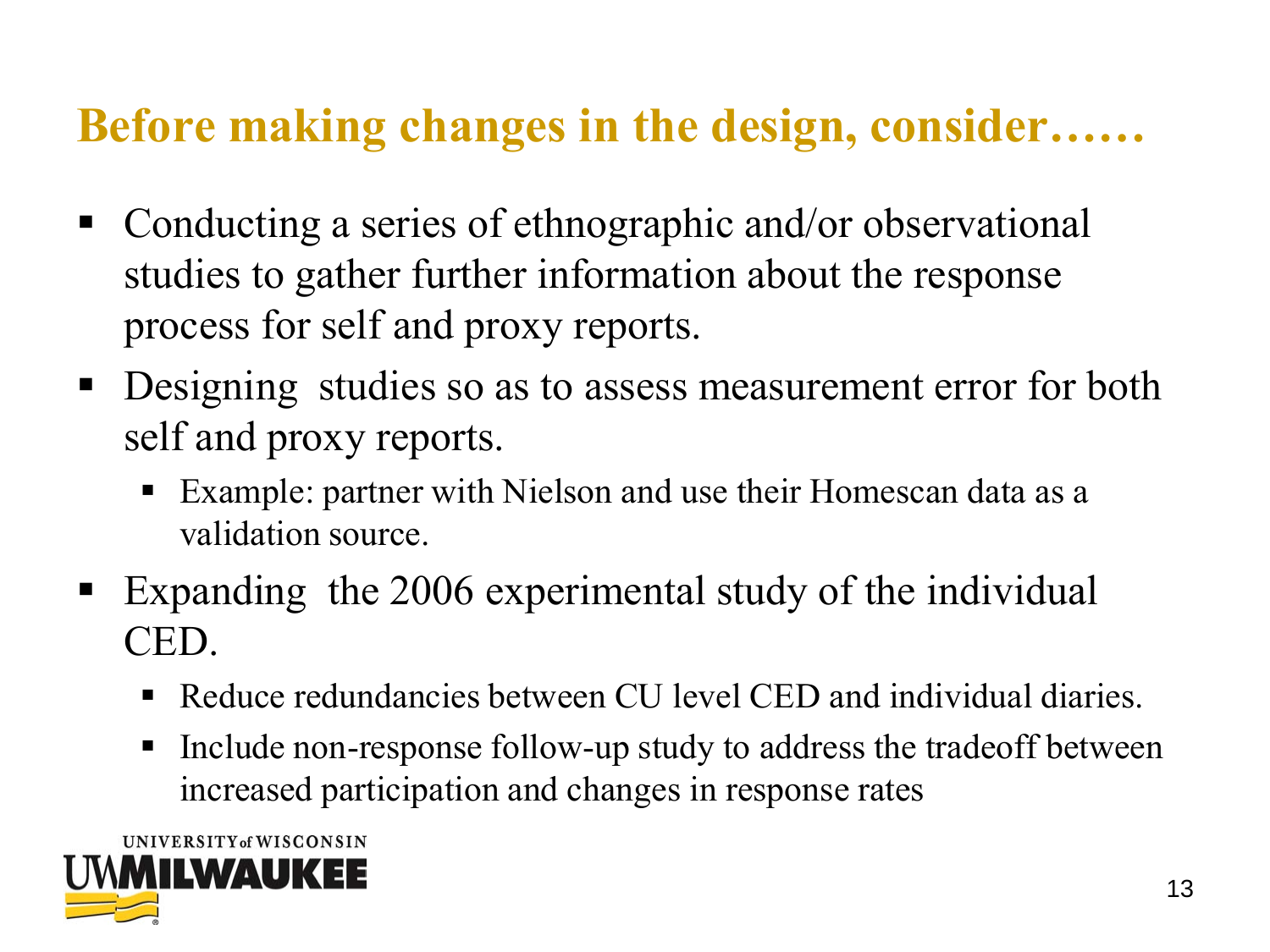#### **With respect to design……**

- Redesign CED so as to capture receipts rather than requiring recording of information by hand.
	- Reduce the burden by pre-identifying common purchases that can be checked off rather than written in by hand.
- Experimenting with more aggressive requests for record keeping that involves all CU members during the first CEI interview.
	- Support and encourage record keeping through the use of outreach, including but not limited to postcards, IVR, email, and incentives.